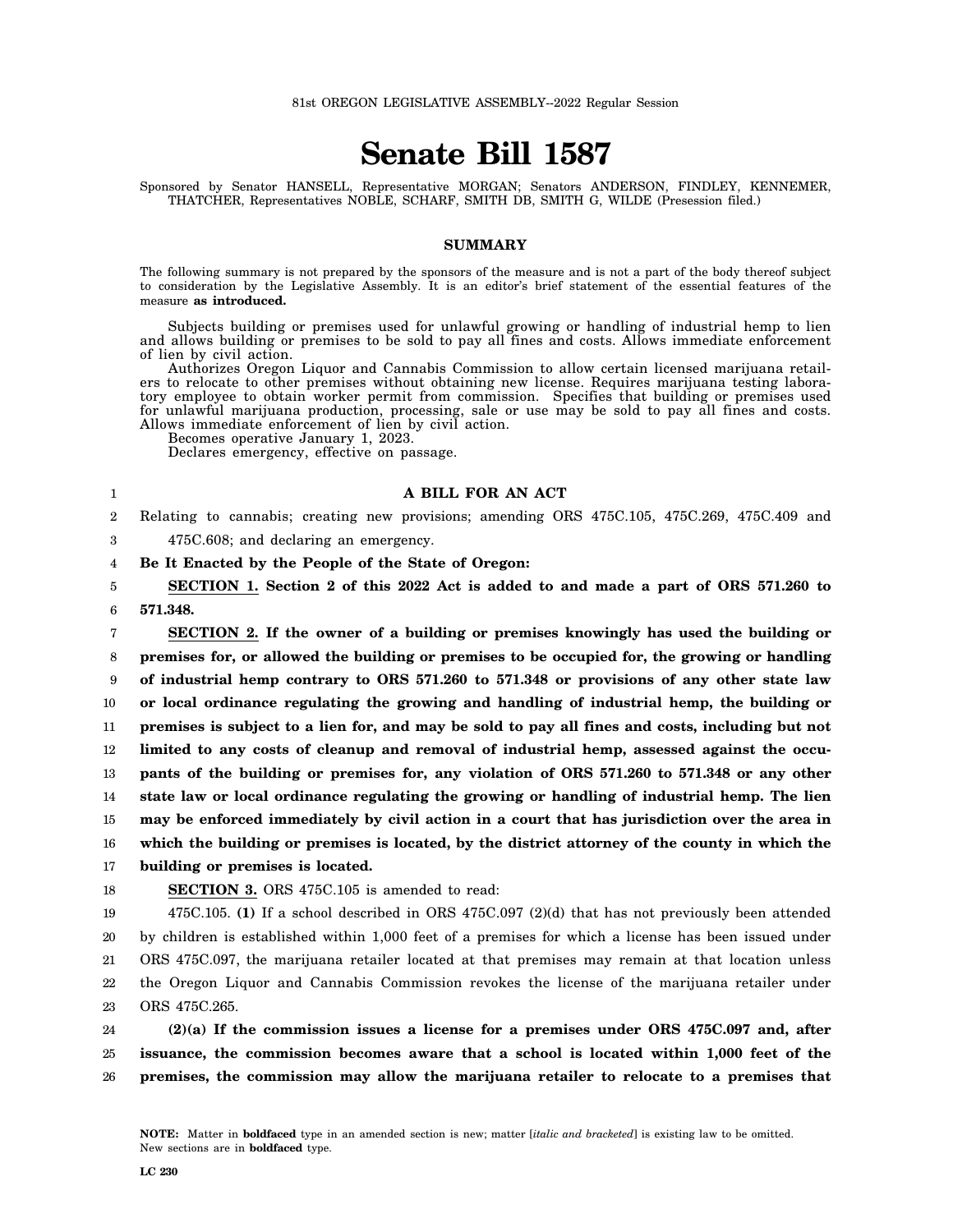**is not within 1,000 feet of the school without applying for and being issued a new license**

SB 1587

[2]

**SECTION 7. (1) Section 2 of this 2022 Act and the amendments to ORS 475C.105, 475C.269, 475C.409 and 475C.608 by sections 3 to 6 of this 2022 Act become operative on January 1, 2023.**

5 6 7 475C.269. (1) An individual who performs work for or on behalf of a licensee must have a valid permit issued by the Oregon Liquor and Cannabis Commission under ORS 475C.273 if the individual participates in:

**(b) The commission may adopt rules to carry out this subsection.**

8 9 (a) The delivery, possession, production, propagation, processing, **sampling,** securing [*or*]**,** selling **or testing** of marijuana items at the premises for which the license has been issued;

10 11 12 (b) The recording of the delivery, possession, production, propagation, processing, **sampling,** securing [*or*]**,** selling **or testing** of marijuana items at the premises for which the license has been issued; or

13 (c) The verification of any document described in ORS 475C.217.

**SECTION 4.** ORS 475C.269 is amended to read:

14 15 16 (2) A licensee must verify that an individual has a valid permit issued under ORS 475C.273 before allowing the individual to perform**, or continue to perform,** any work described in subsection (1) of this section at the premises for which the license has been issued.

17 **SECTION 5.** ORS 475C.409 is amended to read:

18 19 20 21 22 23 24 25 26 27 28 29 475C.409. If the owner of a building or premises knowingly has used the building or premises for, or allowed the building or premises to be occupied for, the production, processing, sale or use of marijuana items contrary to the provisions of ORS 475C.005 to 475C.525, 475C.540 to 475C.586, 475C.600 to 475C.648 or 475C.770 to 475C.919, or contrary to the provisions of any other state law or local ordinance regulating the production, processing, sale or use of marijuana items, the building or premises is subject to a lien for, and may be sold to pay all fines and costs**, including but not limited to any costs of cleanup and removal of marijuana,** assessed against the occupants of the building or premises for, any violation of ORS 475C.005 to 475C.525, 475C.540 to 475C.586, 475C.600 to 475C.648 or 475C.770 to 475C.919, or any other state law or local ordinance regulating the production, processing, sale or use of marijuana items. The lien [*must*] **may** be enforced immediately by civil action in a court that has jurisdiction over the area in which the building or premises is located, by the district attorney of the county in which the building or premises is located.

30 **SECTION 6.** ORS 475C.608 is amended to read:

31 475C.608. (1) As used in this section:

32 (a) "Licensee" has the meaning given that term in ORS 475C.009.

33 (b) "Registrant" means a person registered under ORS 475C.770 to 475C.919.

34 35 36 37 38 39 40 41 42 43 (2) The Oregon Liquor and Cannabis Commission may by rule require a licensee or person responsible for the labeling of an inhalant delivery system that contains an industrial hemp-derived vapor item, and the Oregon Health Authority may by rule require a registrant, to submit a label intended for use on a marijuana item or an inhalant delivery system that contains an industrial hemp-derived vapor item for preapproval by the commission before the licensee**, person** or registrant may sell or transfer a marijuana item or an inhalant delivery system that contains an industrial hemp-derived vapor item bearing the label. The commission shall determine whether a label submitted under this section complies with ORS 475C.604 and any rule adopted under ORS 475C.604. (3) The commission may impose a fee for submitting a label for preapproval under this section that is reasonably calculated to not exceed the cost of administering this section.

44 45

**under ORS 475C.097.**